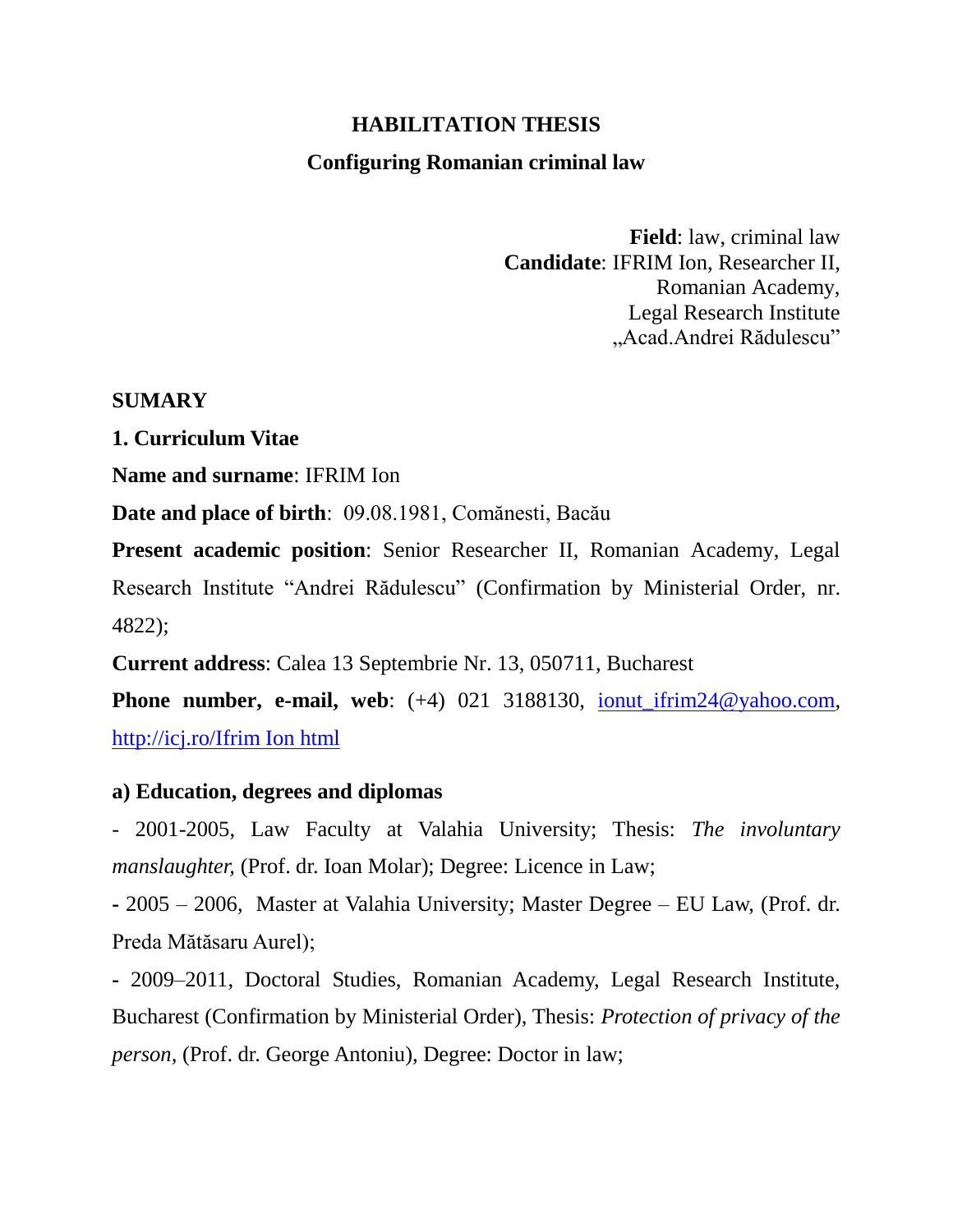**-** 2016, Research stage at Law Faculty, University Las Palmas Gan Canaria (Spain) ; Thesis: *Legal information and tehnology community,* (Prof. Dr. Louis Gutierrez Sanjuan)

## **b) Professional experience, former employers**

**-** *Research Assistant* - *Senior Researcher III* **-** *Senior Researcher II* at Romanian Academy, Legal Research Institute, Department of Public Law, Bucharest: 2006 prezent;

- *Prodecan*, Faculty of Law, "Hyperion" University, Bucharest: 2014 at present, <http://drept.hyperion.ro/> ;

- *Scientific Research Expert*, "Horizon 2020 - Doctoral and Postdoctoral Studies: Promoting the National Interest through Excellence, Competitiveness and Responsibility in the Field of Romanian Fundamental and Applied Scientific Research", contract number POSDRU/159/1.5/S/140106. This project is cofinanced by European Social Fund through Sectoral Operational Programme for Human Resources Development 2007-2013. Investing in people! Legal Research Institute, Bucharest : May 2014 – October 2015;

*- Scientific Research* , "Horizon 2020 - Doctoral and Postdoctoral Studies: Promoting the National Interest through Excellence, Competitiveness and Responsibility in the Field of Romanian Fundamental and Applied Scientific Research", contract number POSDRU/159/1.5/S/140106. This project is cofinanced by European Social Fund through Sectoral Operational Programme for Human Resources Development 2007-2013. Investing in people! Legal Research Institute, Bucharest : May 2014 – October 2015;

- *Associate Professor* at "Al. Ioan Cuza" Police Academy, Bucharest: 2015 at present;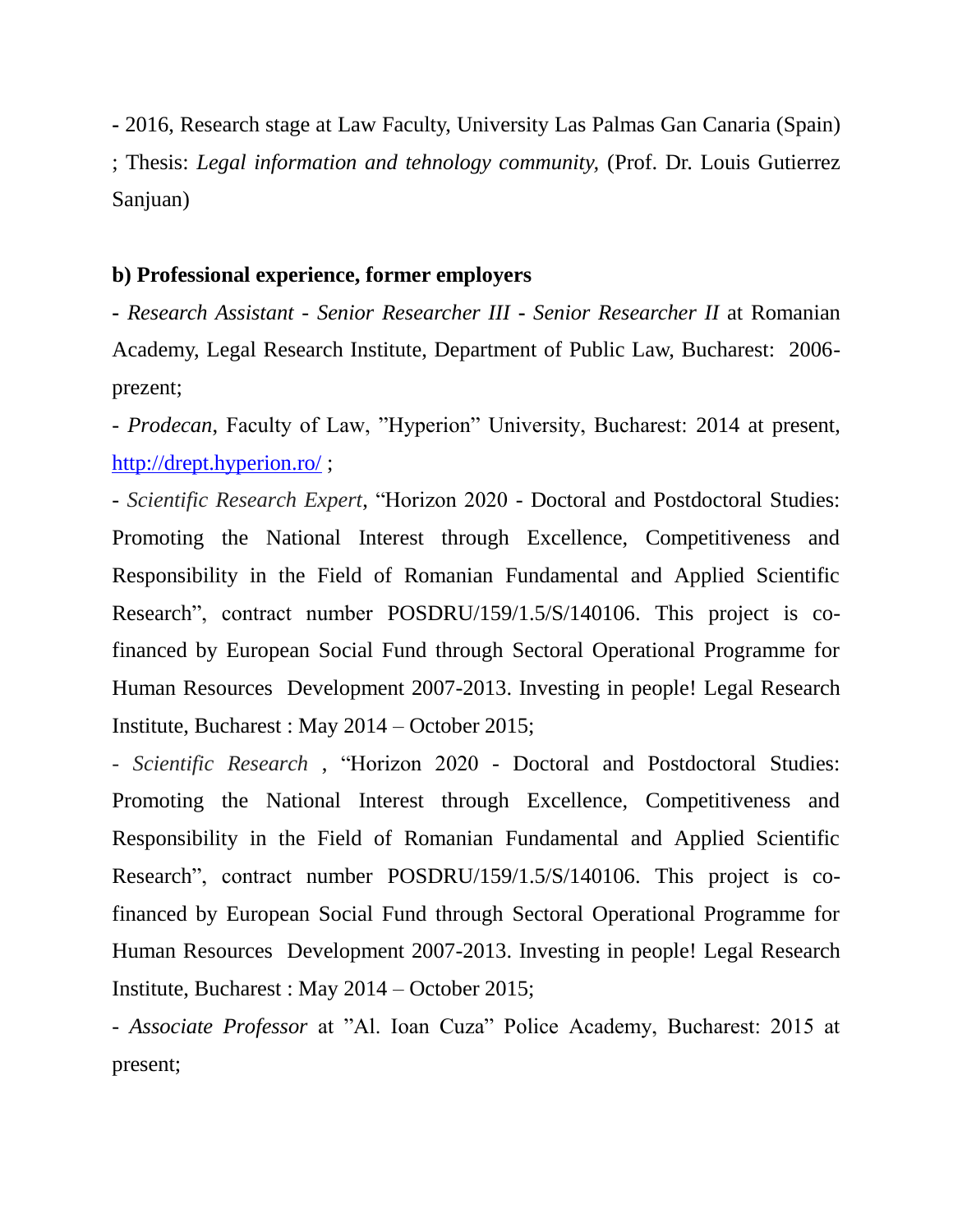- *Coorganizer*, The World Conference: *The Protection of the Environment through Criminal Law***,** The International Association of Penal Law (AIDP), in collaboration with Legal Research Institute of the Romanian Academy (ICJ), Romanian Association of Penal Sciences (ARSP), Bucharest : 8-20 May 2016;

- *Coorganizer*, The Regional International Conference: *Criminal Repression in the Context of the Economic Crisis and the Maximization of Crime at European and Global Level***,** The International Association of Penal Law (AIDP), in collaboration with Legal Research Institute of the Romanian Academy (ICJ), Bucharest : 9-10 May 2013;

- Documentation Stage, European Court of Justice Luxembourg, Luxembourg: 2012, etc.

## **c) Professional Affiliations**

- Member of the Leading Panel, Romanian Association of the Philosophy of Law and Social Philosophy;

- Member of the Romanian Association of Penal Sciences;

-Member of the International Penal Law Association;

- Member of the Editorial Board :

• Penal Law Review<http://www.arsp.ro/revista-de-drept-penal.html>

- Studii și Cercetari Juridice,<http://www.rscj.ro/colegiul-de-redactie.html>
- "Jurnal de Studii Juridice", Law Faculty, "Petre Andrei" University of Iași [http://edituralumen.ro/wp-content/uploads/2012/07/jurnalul-de-studii-juridice](http://edituralumen.ro/wp-content/uploads/2012/07/jurnalul-de-studii-juridice-supliment-4-2012.pdf)[supliment-4-2012.pdf\)](http://edituralumen.ro/wp-content/uploads/2012/07/jurnalul-de-studii-juridice-supliment-4-2012.pdf)
- Editura Lumen, Iasi [\(http://edituralumen.ro/wp](http://edituralumen.ro/wp-content/uploads/2012/07/jurnalul-de-)[content/uploads/2012/07/jurnalul-de-s](http://edituralumen.ro/wp-content/uploads/2012/07/jurnalul-de-)tudii-juridice-supliment-4-2012.pdf)
- Revista Diplomacy Intelligence,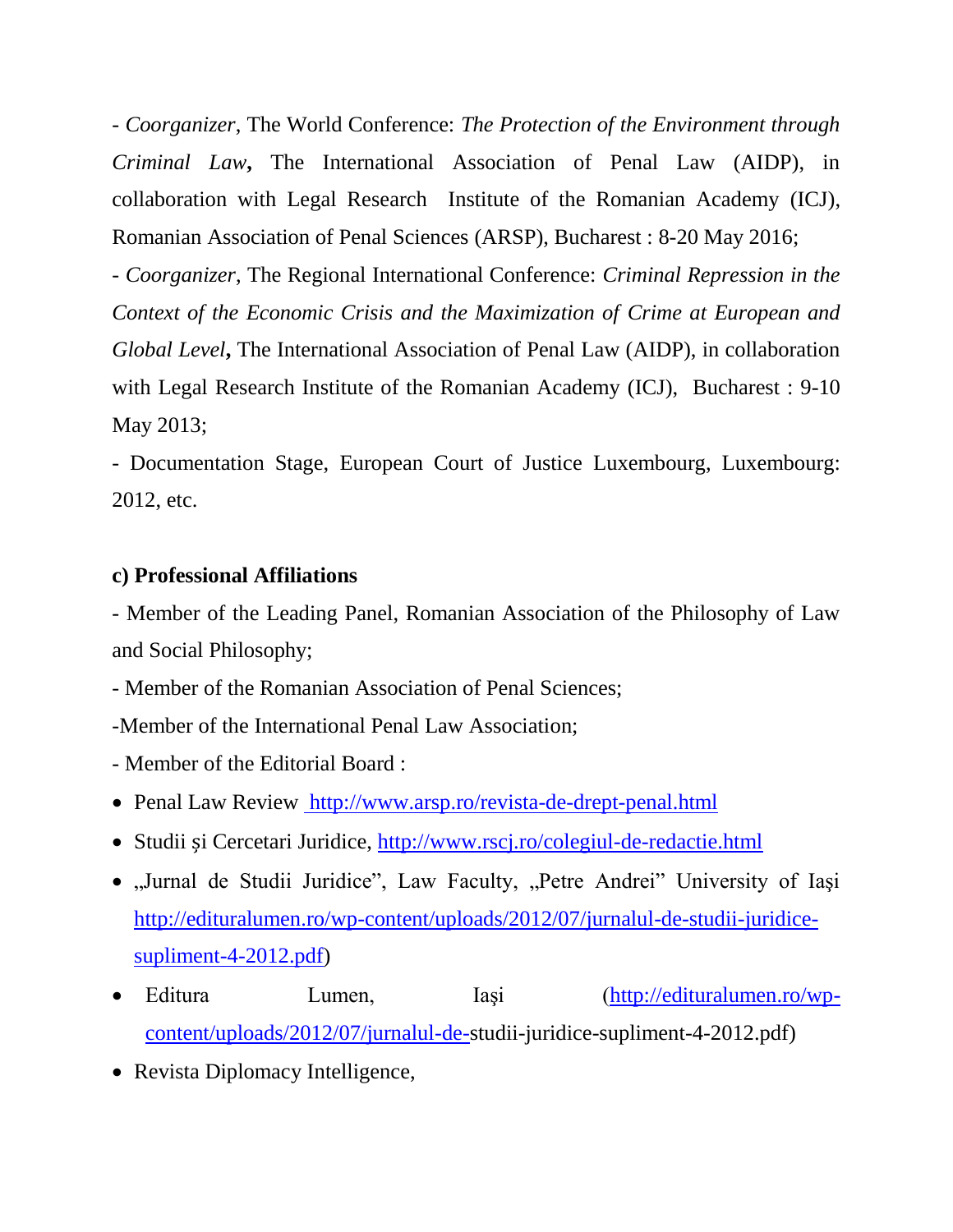<http://www.strategiiaplicate.ro/wp-content/uploads/2014/04/Revista-Diplomacy->

## **d) Awards and honors**

1. **"Vintilă Dongoroz**" **Award** conffered by Union of Jurists of Romania to work explanations new Criminal Code, vol, volume II, vol.III, vol. IV, Vol. V (December 19<sup>th</sup>, 2016);

2. **Jubilee Medal** conferred by the Constitutional Court of Romania, celebrating the 25<sup>th</sup> anniversary of the adoption of the Constitution of 8 December 1991 (December  $8<sup>th</sup>$ , 2016);

3. **Excellent diploma** conferred by Hyperion University, Faculty of Law at the International Conference on the theme of Romanian Law,  $(May 26<sup>th</sup>, 2016)$ ;

## **Representative and significant scientific achievements**

**A**.Researcher Ion Ifrim approached *multiple themes* of fundamental research such as. instance,: *Ocrotirea penală a vieţii intime a persoanei*, Ed. Universul Juridic, Bucureşti, 2012, ISBN 978-973-127-723-3, pp.208;

- *(1)Unele reflectii asupra sistematizarii infractiunilor informatice,* Revue Européenne Du Droit Social, 2016; *Noile Coduri ale Româmiei,* Ed. Universul Juridic, Bucureşti, 2011(în colectiv), pp.608-616, ISBN 978-973- 127-653-3;
- *(2)Noua legislaţie penală în discuţia membrilor Asociaţiei de Stiinţe Penale*, Ed*.*Universul Juridic, Bucureşti, 2011, (în colectiv), pp. 220-229, ISBN 978-973-127-772-1;
- *(3)Noua legislaţie penală tradiţie, recodificare, reformă, progres juridic,* vol.II, Bucureşti, 26 octombrie, 2012, ISBN, 978-606-673-009-9. *Reflections on penal implication of the right to identity of the person.* Revista Curentul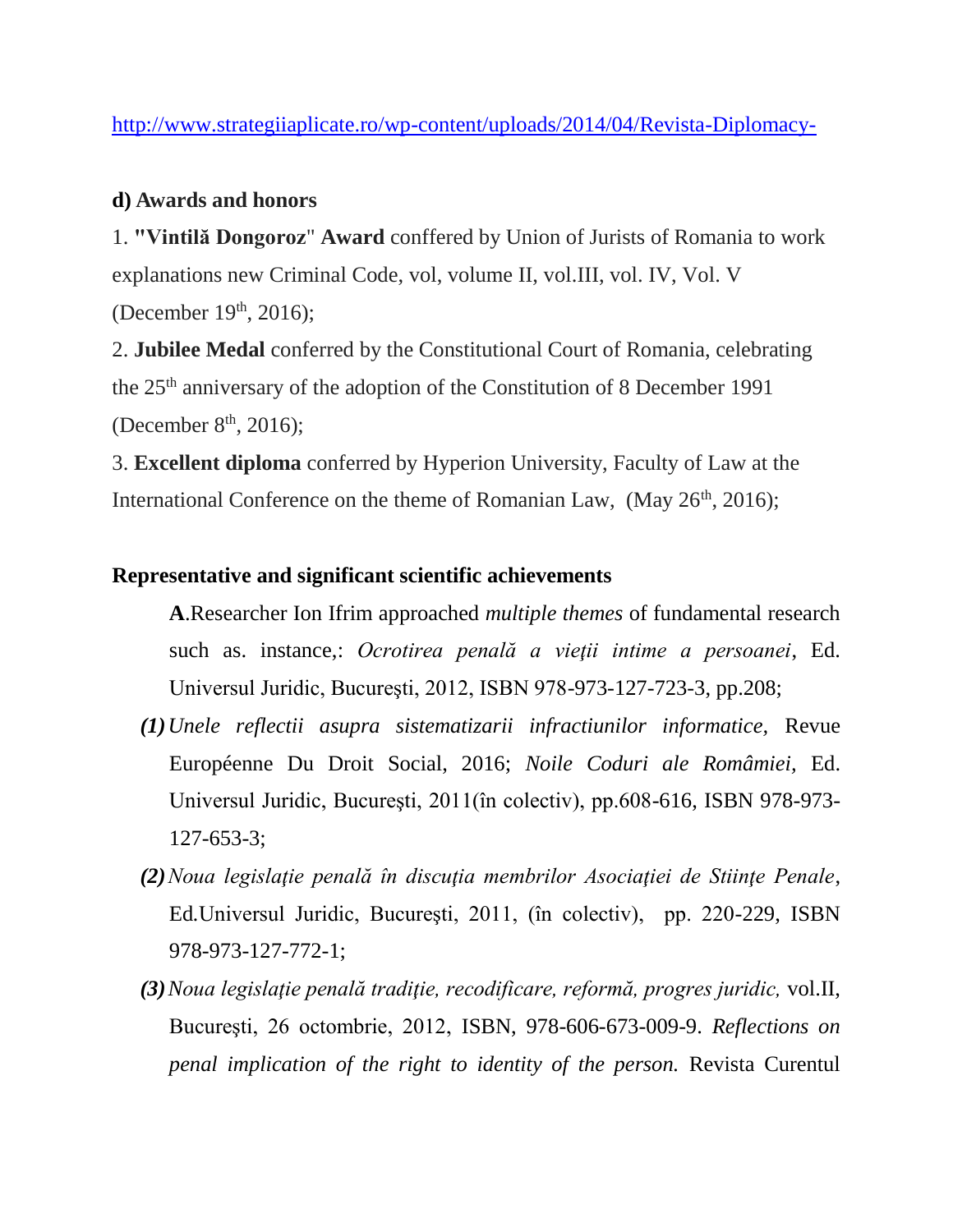Juridic din Târgu Mureş nr.3/2010**,** pp.111-118, Ed. Universităţii Petru Maior, ISSN 1224-9173, (**BDI);** 

- *(4)Protecţia penală a vieţii sociale şi intime a persoanei*. Revista Română de Sociologie nr. 5-6/2009; pp.511-515, (**B+**); *Viaţa socială a persoanei şi alte noţiuni conexe cu aceasta*. Analele Universităţii din Târgovişte nr. 4-5/2009. **(B+)**;
- *(5)Contributiile profesorului George Antoniu la dezvoltarea dreptului penal roman*, Revista Transfrontalieră de Științe Penale, nr. 1/2016, Ed. Universul Juridic, pp.40-47, ISSN 2501-1952;
- *(6)Protecţia penală a vieţii sociale şi intime a persoanei*. Revista Română de Sociologie nr. 5-6/2009; pp.511-515, (**B+**);
- *(7)Ocrotirea vieţii intime a persoanei prin dispoziţii procesual penale*. Revista de Drept Penal nr.4/2011, Ed. Monitorul Oficial în colaborare cu Ed. Universul Juridic,Bucureşti, pp.125-131, ISSN 1223-0790 (**BDI:** Copernicus, CEEOL et EBSCO Publishing**)** etc; thus contributing decisively to the correct explanation of the penal institutions, to their deepening and to the detection of the valuable practical conclusions from the fundamental research.

After the transformations in the Romanian society as a consequence of the events of 2007, new possibilities of improvement of the penal and penal procedural law have been created, of elaboration of some new regulations susceptible to lead to more efficient measures to fight against crime. In relation to these new conditions, the works of Mr. Ion Ifrim represent a solid and scientifically grounded answer for a deep reform of the penal and penal procedural legislation.

His *de lege ferenda* proposals meant a decisive support for the state organs in the view of developing an ample legislative reform in this matter. As a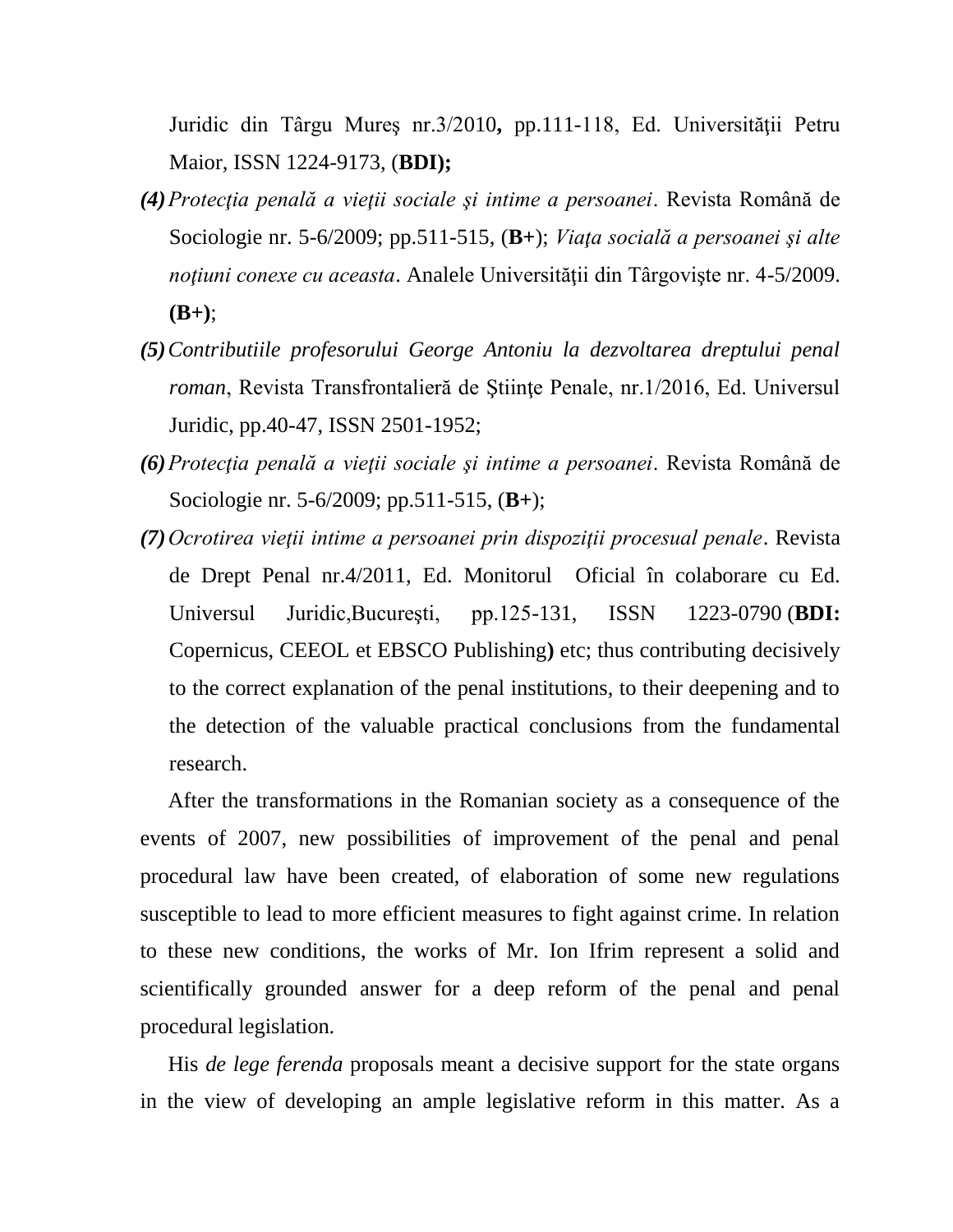member of the Scientific Council of the Institute, he carried out a rich activity, being permanently involved in the organization of the scientific life of the Institute.

**B.** The importance and the value of the scientific activity of Senior Researcher Ion Ifrim was underlined by the numerous *reviews* on his work as by the words of *appreciation* uttered by other distinguished Professors (*Tratatul de drept penal*, vol. I, George Antoniu**,** Ed. Universul Juridic, p.5; Dr. Frank Wright, Editor, Journal of Scientific Research and Studies (JSRS) email: [jsrs@modernrespub.org\)](mailto:jsrs@modernrespub.org).

The Ion Ifrim and the members of the department are characterized by teaching and research, involving, as a member of the research team and expert in the development of national **research projects** (6) **projects of fundamental research** (1) conducted in the Institute of Legal Research of the Romanian Academy (Encyclopedia of Law in Romania, Explanations new code criminal, Criminal law - Treaty); experience *by visibility* at **national** and **international conferences** , by their interesting publishing experience with well appreciated studies in the literature, by their critical opinions towards their own work and the capacity to persevere.

The team members have experience of joint activities which as such are compatible in interdisciplinarity and their work in research and faculty is to identify errors and correct them during the research.

The Ion Ifrim has gained international scientific recognition: **Who's Who** in .is mentioned in the World 2014 (31 st Edition) Editor Fred Marks, is **scientific reviewer** in the journal **World Journal of Social Science** Research (WJSSR) editor Vernon Thompson.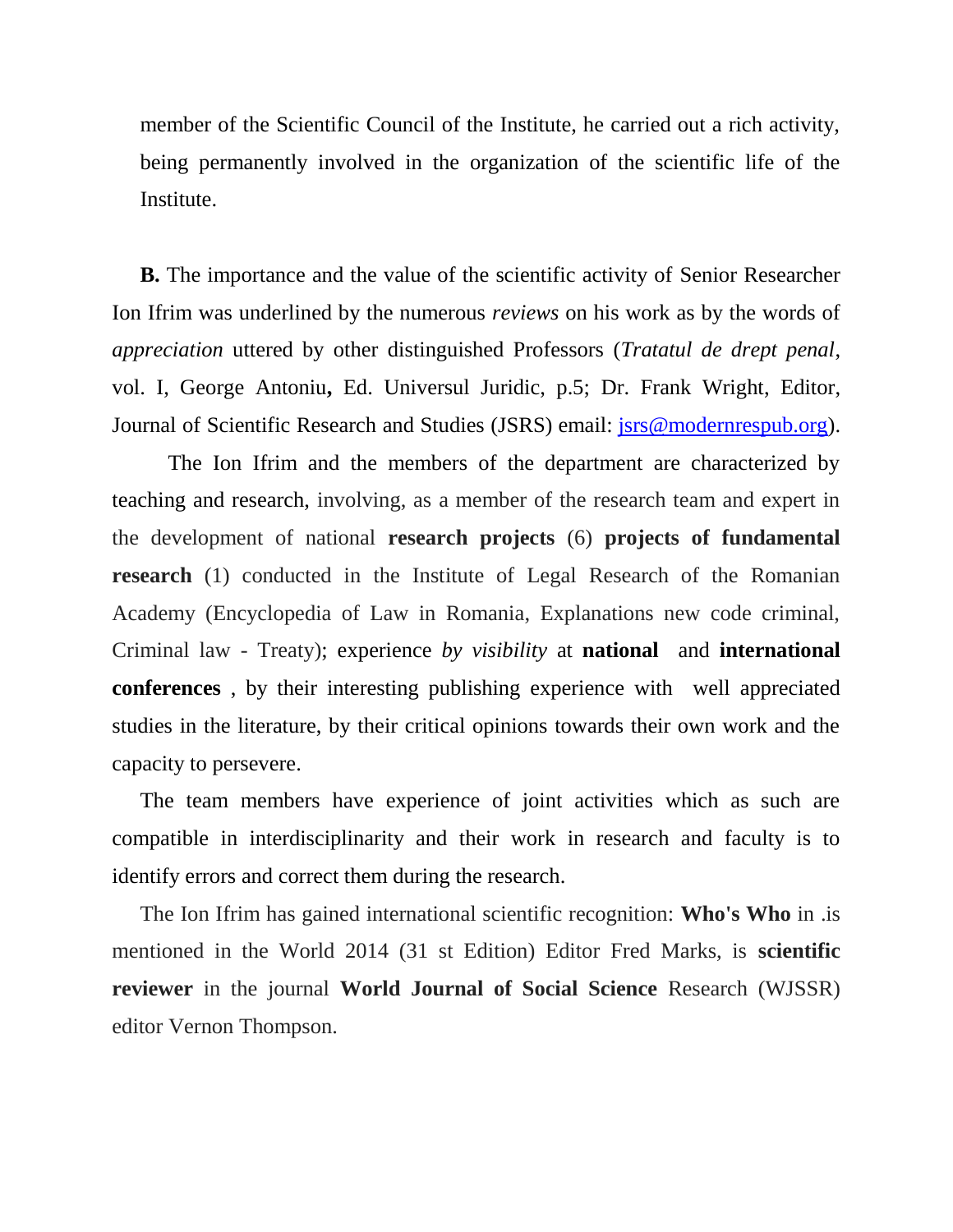# **C. Defining elements of the outstanding scientific achievements Articles** :

- Ion Ifrim, *Crime committed by a person who has already committed a crime,* **ISI**  CPCI, KBO, 2010, [www.armyacademy.ro;](http://www.armyacademy.ro/)
- Ion Ifrim, *Reflection upon the Consequences of the State of crime relapse,*  indexare **ISI** CPI KBO, 2012, pp. 688-693, ISSN 1843-6722; [www.armyacademy.ro;](http://www.armyacademy.ro/)
- Ion, Ifrim, *The importance of the penal protection of the family life in the context of the economic crisis;* Criminal repression in the context of the economic crisis and the maximization of crime at european and global level. Medimond International Proceedings, Monduzzi Editore, Editore International Proceeding Division, Bologna (Italy), ISBN 978 -88-7587-675-3, pp.115-119, 2013, **ISI;**
- Ion Ifrim, *Reflecţii cu privire la infracţiunea de comisiune prin omisiune,* publicat în ISI Web of Science – Thomson Reuters – (ISI Proceedings) , Noua legislație penală – etapă importantă în dezvoltarea dreptului român, pp.32-36, ISBN: 978-606-673-352-6**.**
- Ion Ifrim, *Unele reflecţii asupra sistematizării infracţiunilor informatice, Revue Europénnee du Droit Social,* ISSN 2393 – 073X , ISSN–L 1843 – 679X, pp.142-148, 2016. (**BDI:** Copernicus, CEEOL et EBSCO Publishing [\(http://drept.hyperion.ro/publicatii/revue-europennee-du-droit-social-publicatie-](http://drept.hyperion.ro/publicatii/revue-europennee-du-droit-social-publicatie-2016)[2016\)](http://drept.hyperion.ro/publicatii/revue-europennee-du-droit-social-publicatie-2016);

## **Books/chapters** (including monographs):

- *Explicatiile noului Cod penal*, vol.I, vol.II, vol.III, vol. IV şi vol. V, (in collaboration with, George Antoniu, Tudorel Toader - coordinators); Ed. Universul Juridic, Bucharest, 2015-2016;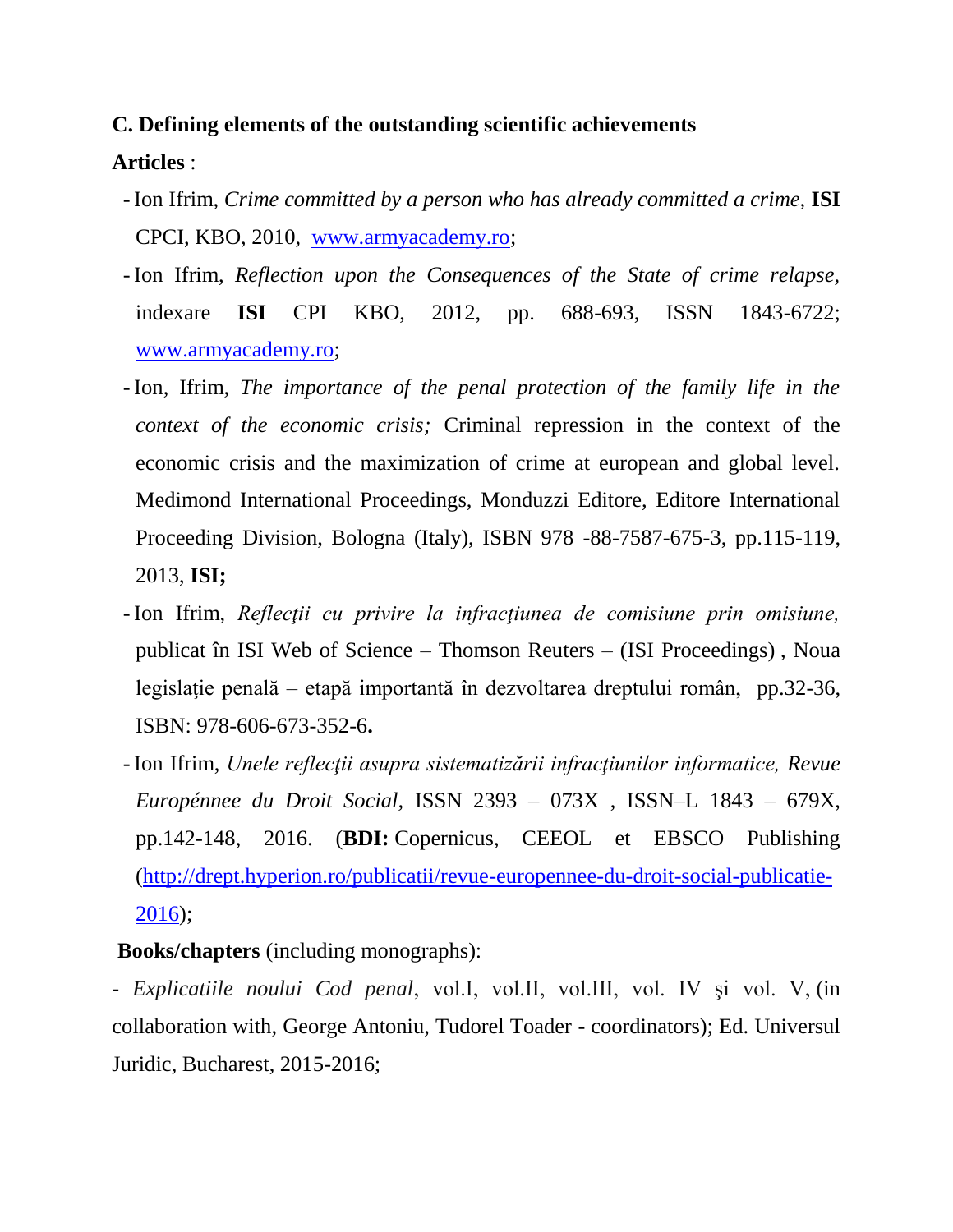- *Ocrotirea penală a vieţii intime a persoanei*, Ed. Universul Juridic, Bucharest, 2012, ISBN 978-973-127-723-3, pp.208 (single author);

- *Ocrotirea penală a relaţiilor de familie,* Ed. Universul Juridic, Bucureşti, 2012, ISBN 978-973-127-907-7, pp.180 (single author);

*-Drept penal. Partea generală,* vol.I*,* Ed. Universul Juridic, ISBN 978-973-127- 908-4, pp.207.(in collaboration with);

- *Drept penal român într-o viziune europeană,* Ed.Universul Juridic, 2017, p.217. ISBN 978 606 39 0172 0 (in collaboration).

#### **Research projects** :

- *Romanian Legal Encyclopedia (Enciclopedia Juridică Română)* [\(http://www.icj.ro/EJR\)](http://www.icj.ro/EJR) - national scientific project underway, coordinated by Legal Research Institute and "Titu Maiorescu" University. **Member of Penal Law Team** involved in development the terms of Criminal Law and Criminal Procedure. Also, I am Editorial secretary for this project. Implementation period 2016-2018;

**- POSDRU/159/1.5/S/140106** (May 2014 – October 2015): "Horizon 2020 - Doctoral and Postdoctoral Studies: Promoting the National Interest through Excellence, Competitiveness and Responsibility in the Field of Romanian Fundamental and Applied Scientific Research". This project is co-financed by European Social Fund through Sectoral Operational Programme for Human Resources Development 2007-2013. Investing in people!

**Scientific Research Expert,** responsible for the Penal Law Domanin, coordonator for postdoctoral and doctoral 10 scholar workpaper.

**- PNII-RU-TE-2012-3-0412 :** *The constant of criminal law and the normative identityof the Romanian society (1939-1969-2009)***;** implementation period 2013